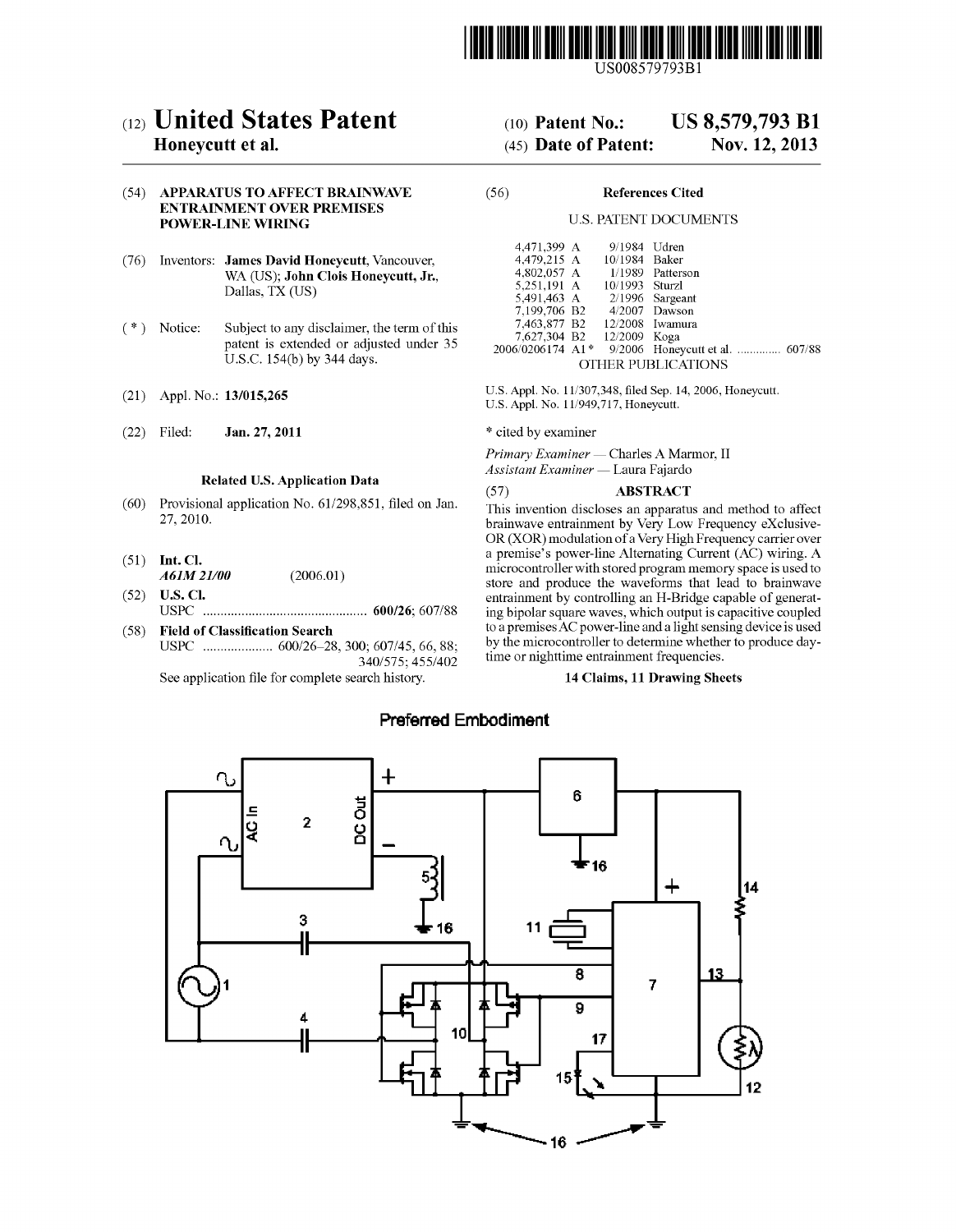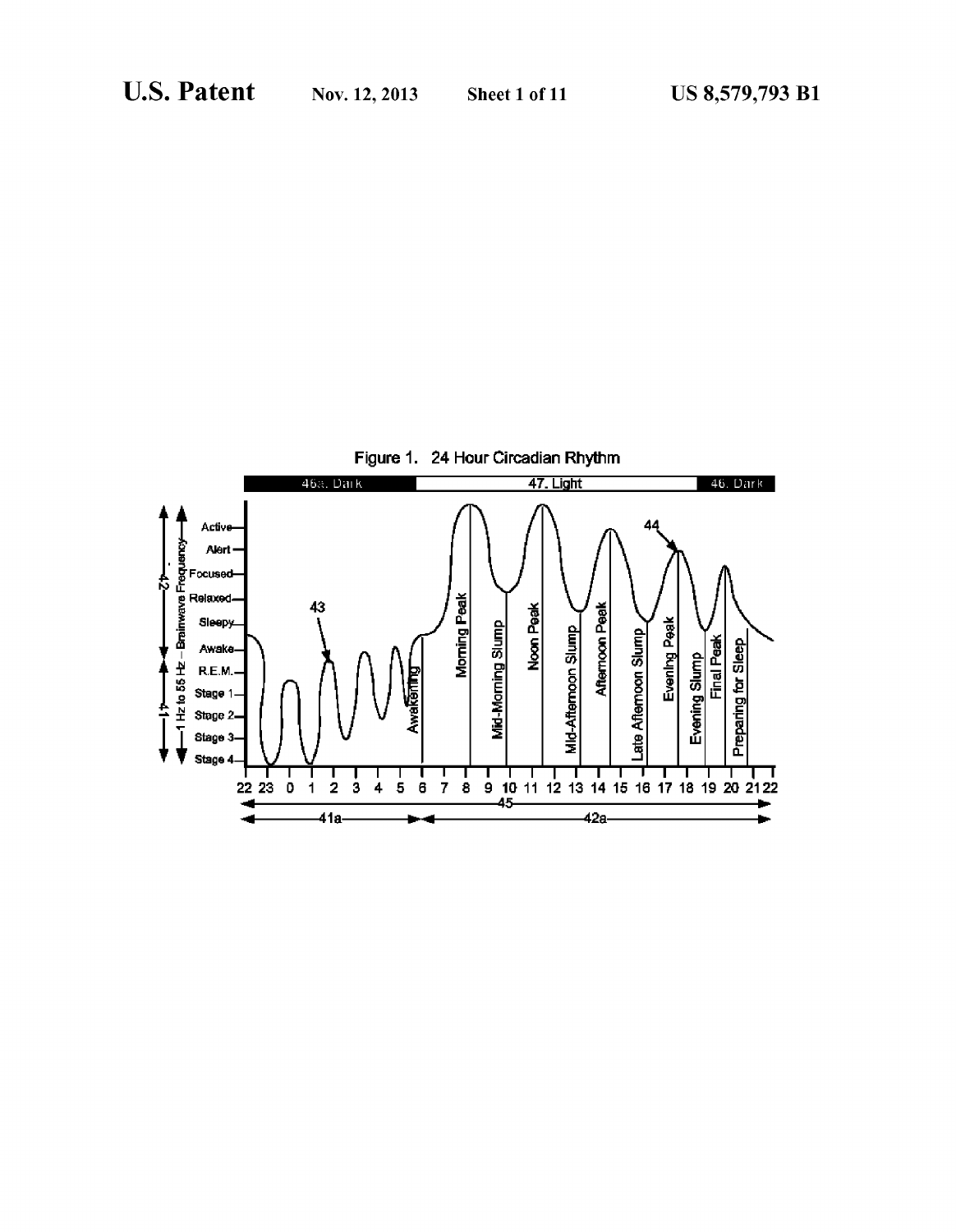Figure 2a. Prior Art - Mono-Polar AND Modulated PWM PLC Driver



Figure 2b. Prior Art Waveforms-Mono-Polar AND Modulated PWM Pulses

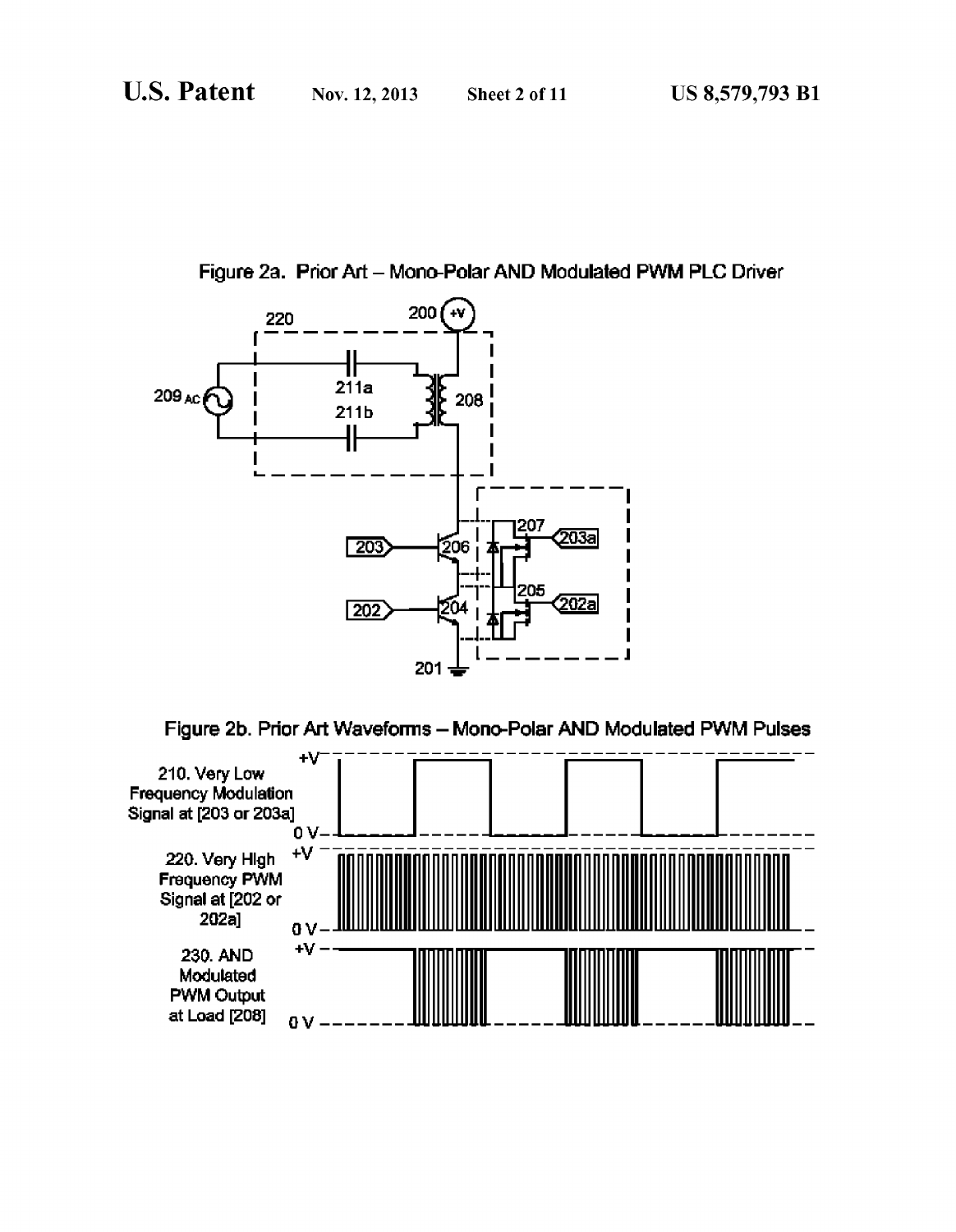Figure 3a. Prior Art - Mono-Polar AND Modulated PWM PLC Driver



Figure 3b. Prior Art Waveforms-Mono-Polar AND Modulated PWM Pulses

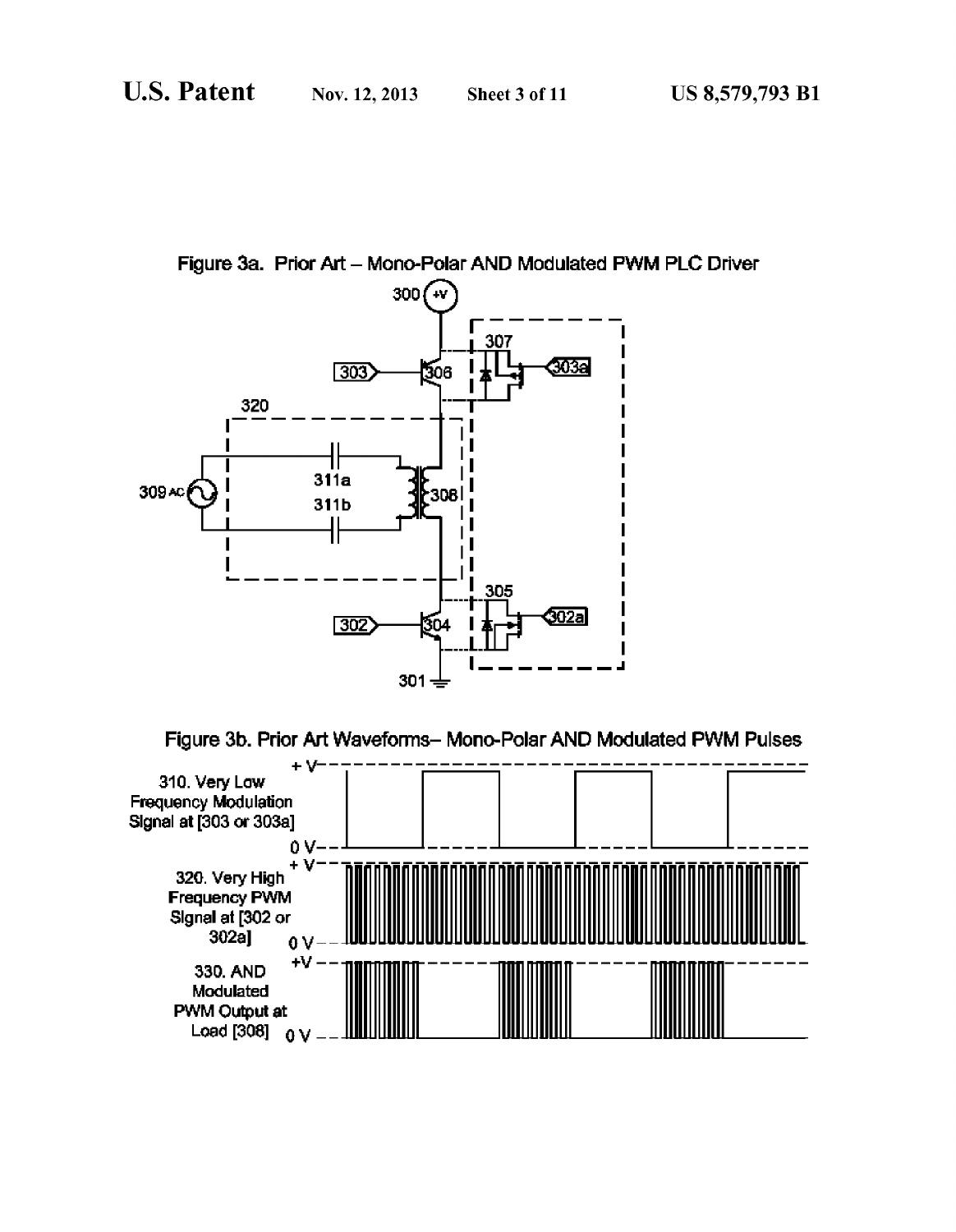

Figure 4a. New Apparatus - Bipolar XOR Modulated PWM Using H-Bridge



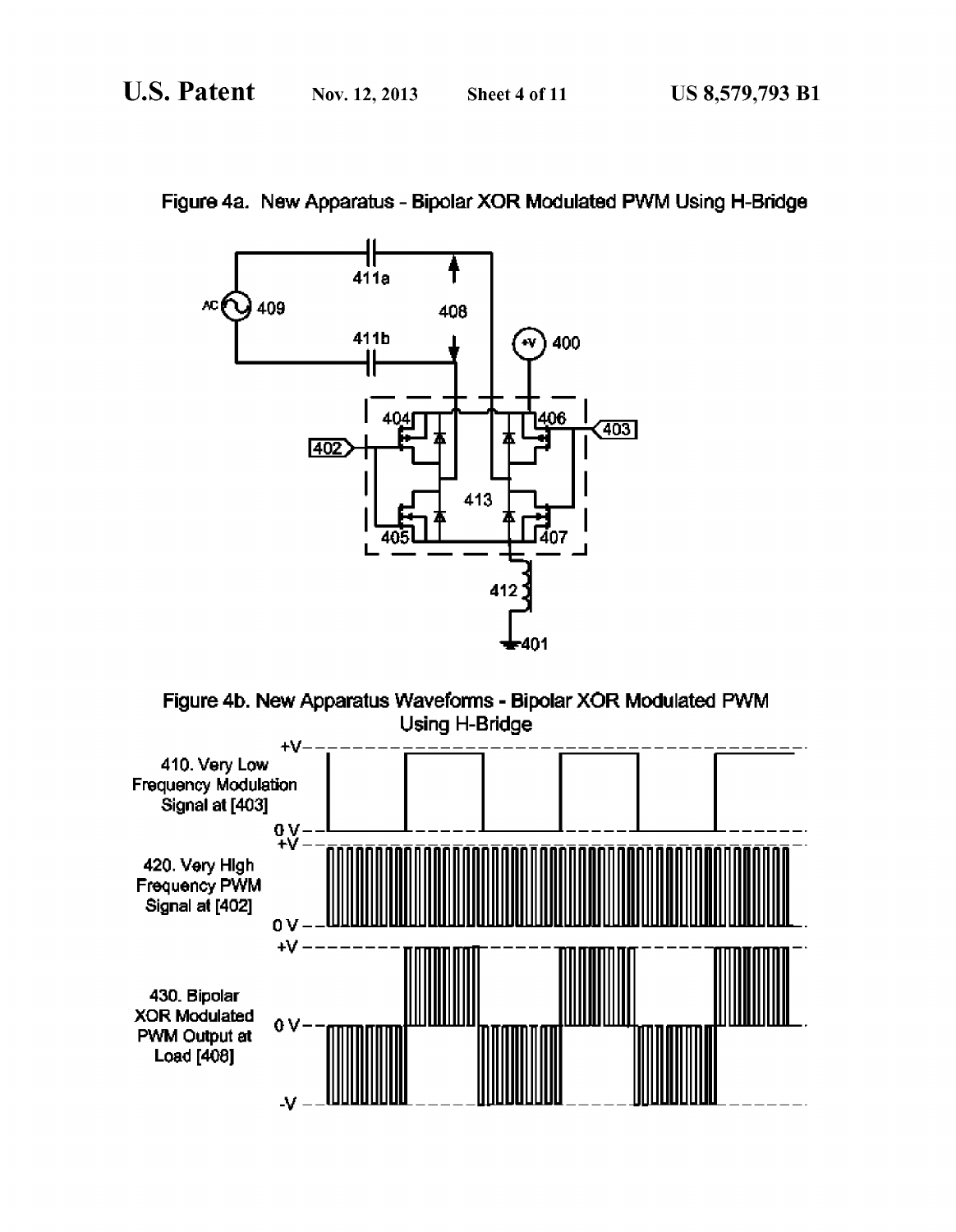Figure 5. Preferred Embodiment

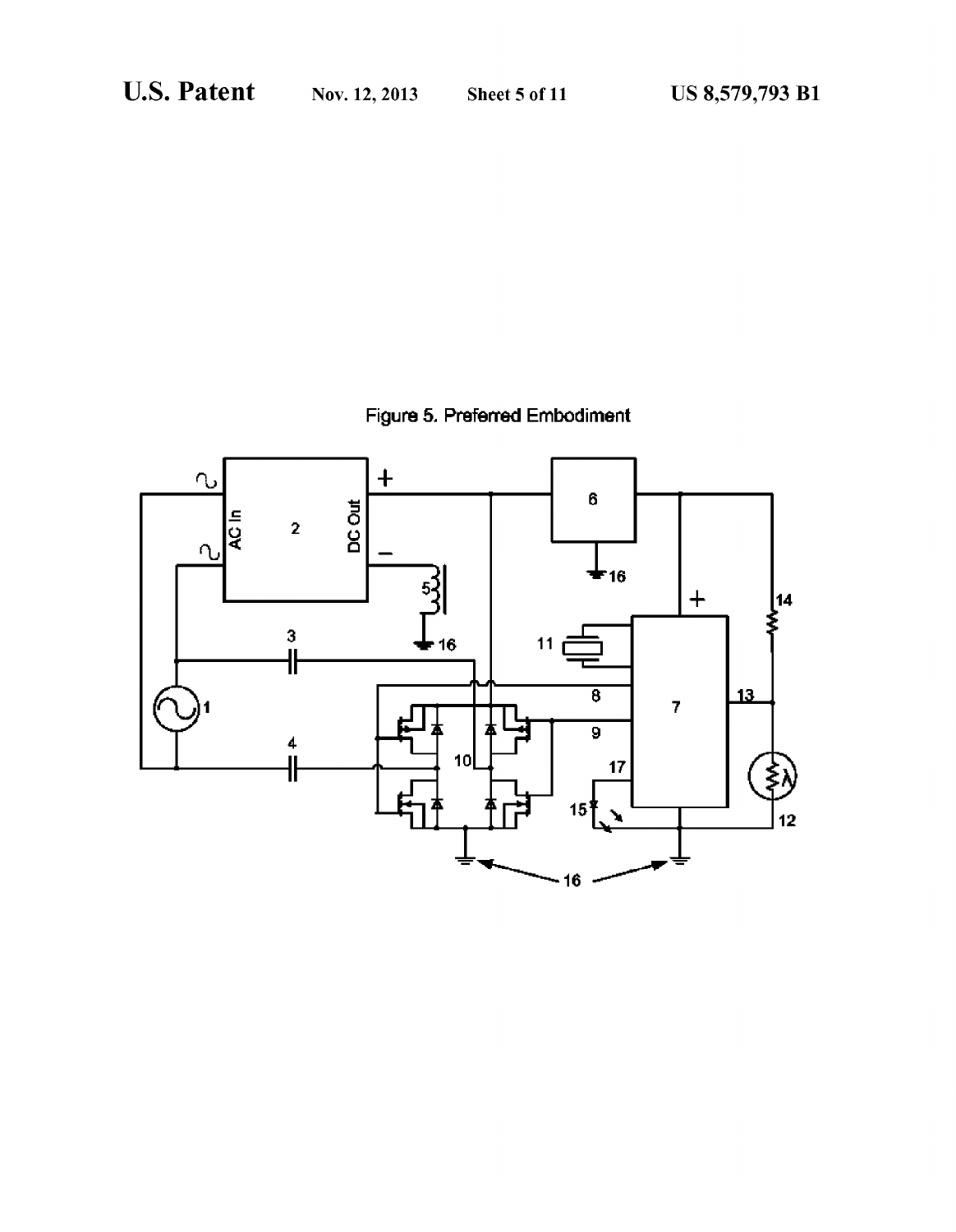

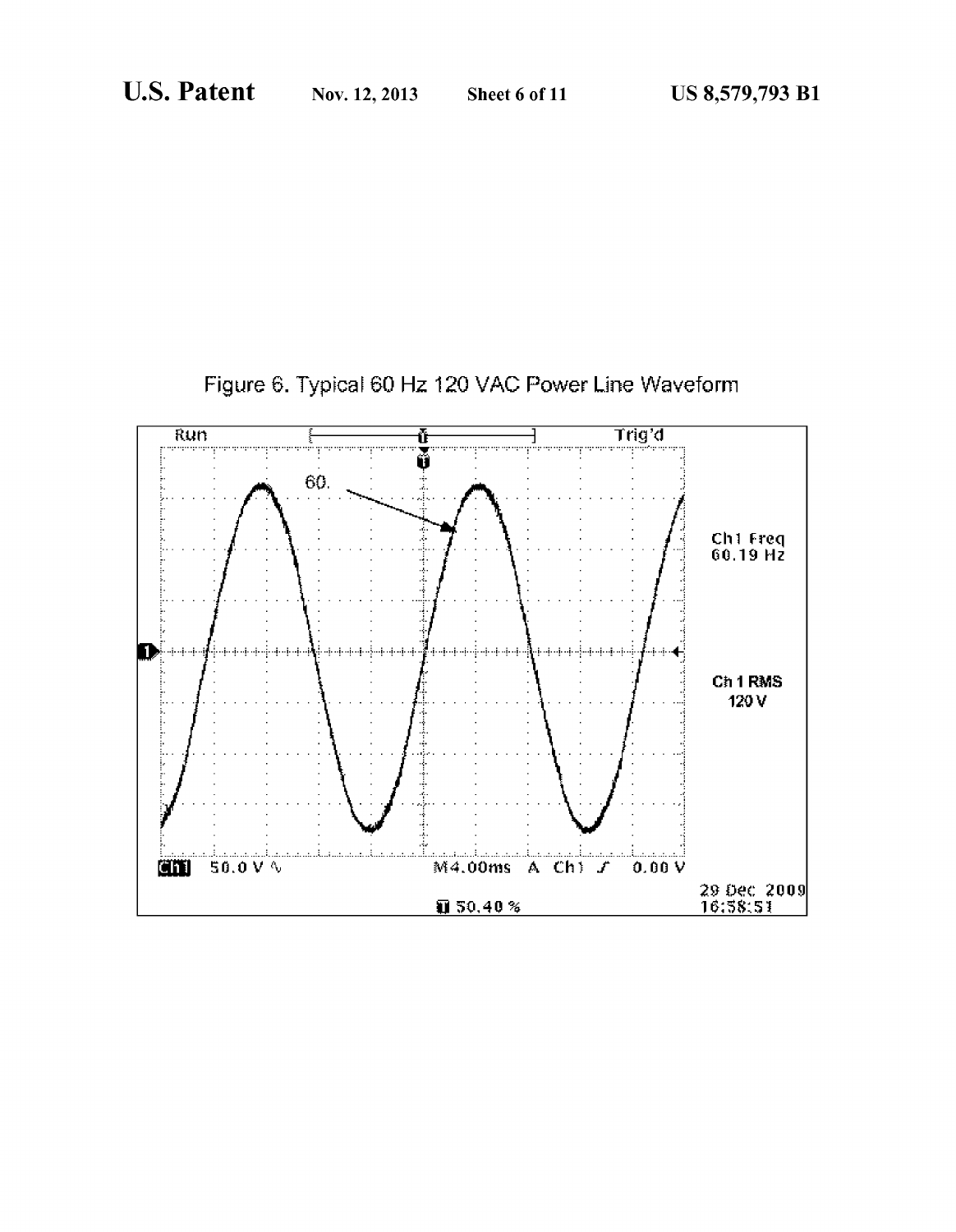![](_page_7_Figure_4.jpeg)

![](_page_7_Figure_5.jpeg)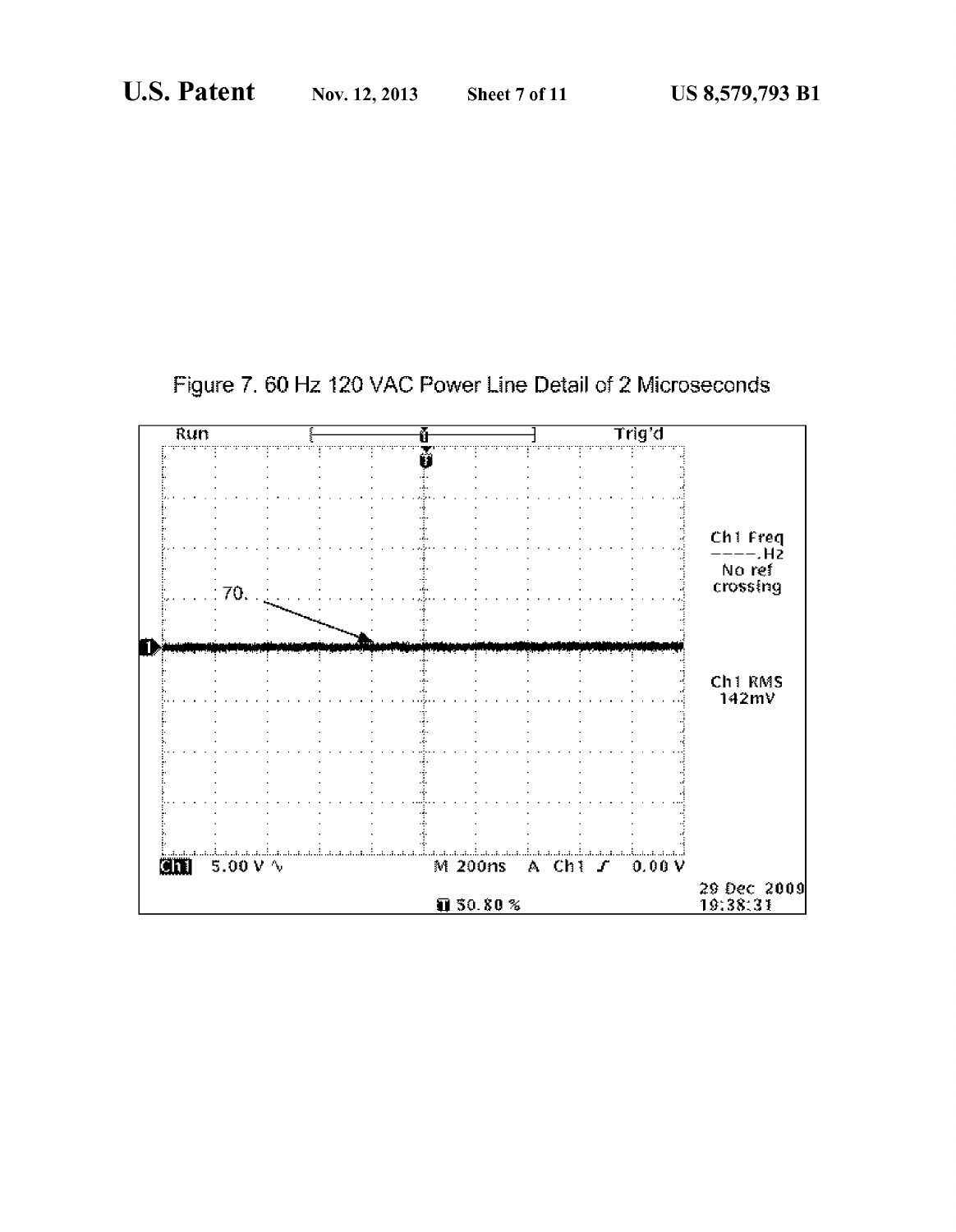![](_page_8_Figure_4.jpeg)

![](_page_8_Figure_5.jpeg)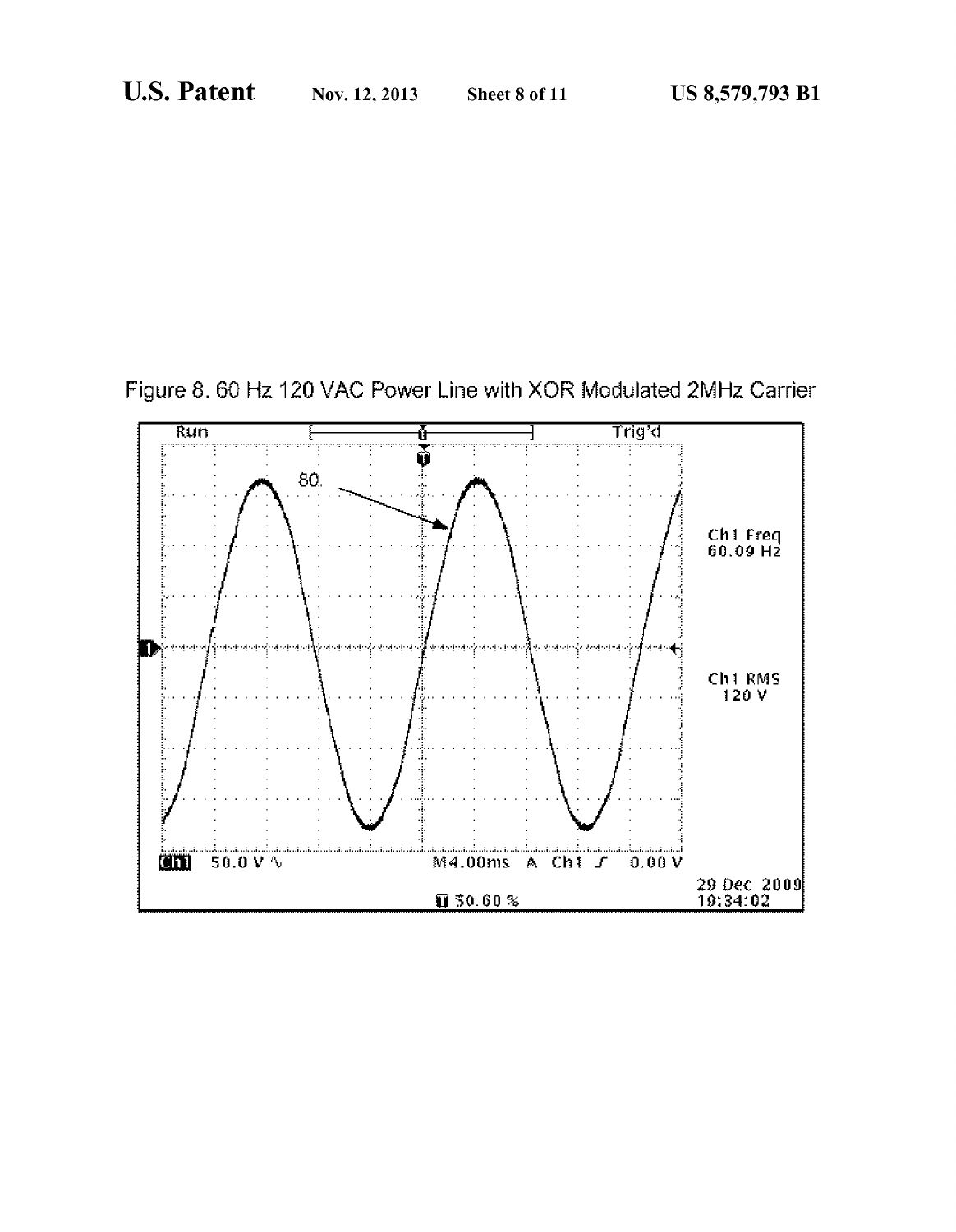![](_page_9_Figure_4.jpeg)

![](_page_9_Figure_5.jpeg)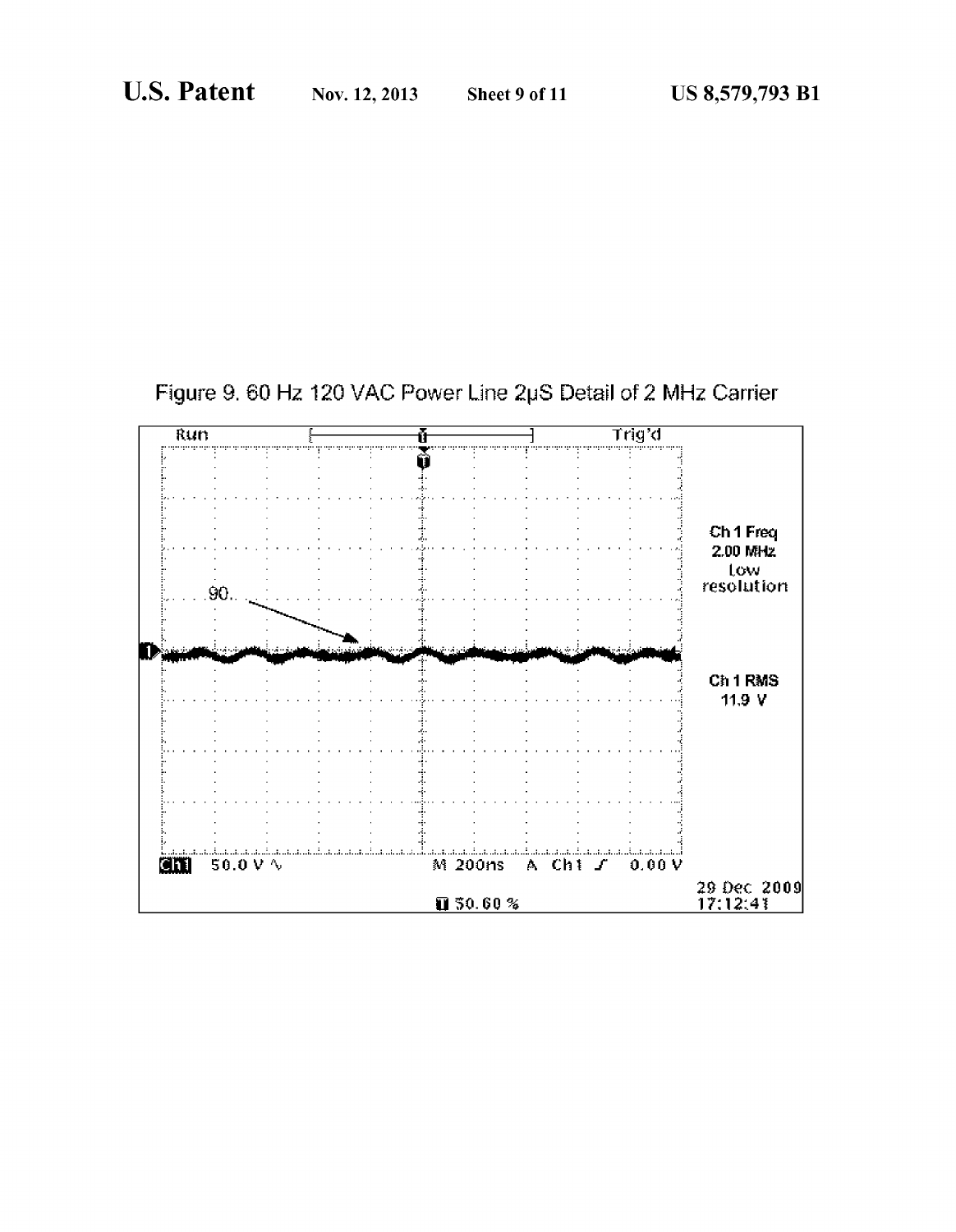![](_page_10_Figure_4.jpeg)

![](_page_10_Figure_5.jpeg)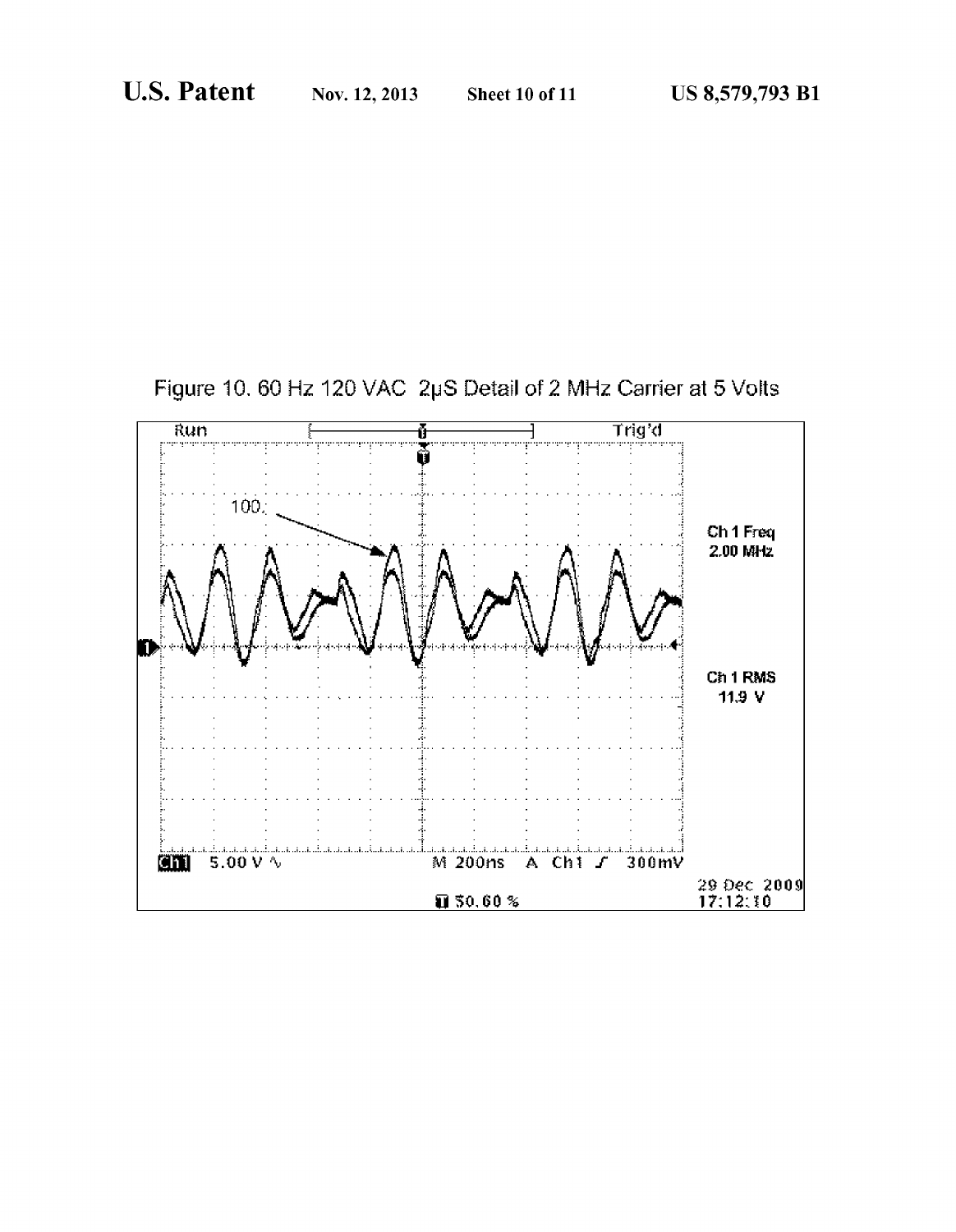![](_page_11_Figure_4.jpeg)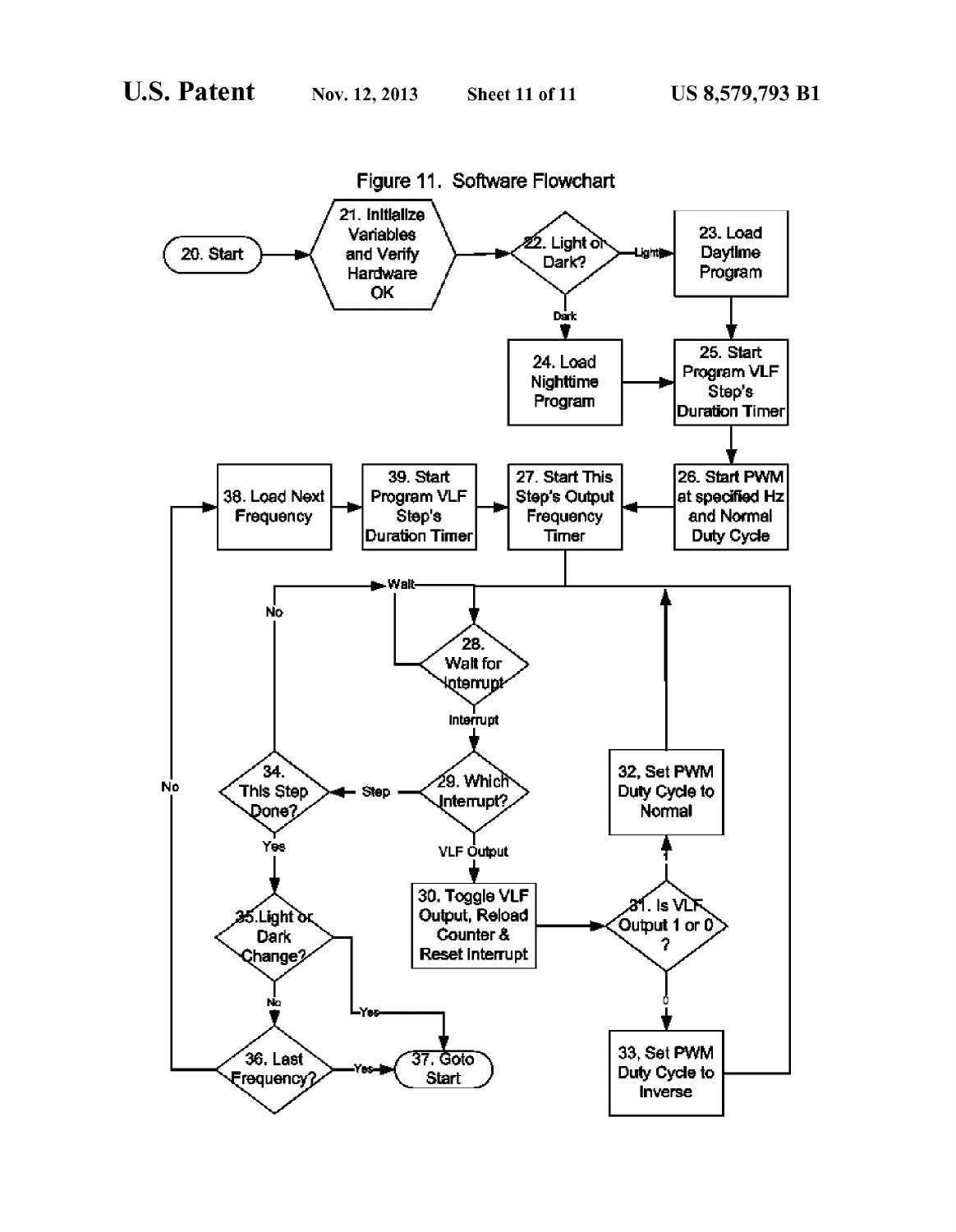# APPARATUS TO AFFECT BRAINWAVE ENTRAINMENT OVER PREMISES POWER-LINE WIRING

# CROSS-REFERENCE TO RELATED APPLICATION

This application claims the benefit of U.S. Provisional Application No. 61/298,851, filed Jan. 27, 2010. The forego-Application No.  $61/298,851$ , filed Jan.  $27, 2010$ . The forego-ing application is herein incorporated by reference in its  $10$ entirety.

# FIELD OF THE INVENTION

This invention relates to the field of using a microcontroller  $\sim 15$ with stored program memory space to produce waveforms to control an H-Bridge, which is capacitive coupled to a premise's AC power-line wiring to emit a non-sensory elec tromagnetic signal to affect brainwave entrainment by Very Low Frequency eXclusive-OR (XOR) modulation of a Very 20 High Frequency carrier signal.

# BACKGROUND OF THE INVENTION

Brainwave entrainment occurs when observable and mea- 25 sureable brainwave activity follows the repetitious patterns of external stimulus. Sensory forms of entrainment, including visual stimulation as from a flickering candle or auditory stimulation as from a dripping faucet, can lead a person into driving, causing the common phenomena of "highway hypnoses." Such trancelike states can be confirmed with electro encephalography (EEG) which monitors a subject's brainwave activity, where the brainwave activity mimics that of sleeping brainwaves. a trancelike state. This state can often occur during highway 30 35

It has been shown that human brainwaves have standard ized patterns which are consistent from day to day. These patterns, or rhythms, are referred to as circadian rhythms when the patterns have a period of twenty-four hours before repeating. Periods or cycles with approximately minety-min- 40 utes are referred to as ultradian rhythms. While the specific brain activity of any given ultradian rhythm can vary, the general patterns are consistent within the larger circadian rhythm. These ultradian rhythms have been widely studied for might cycles and have common names such as 'Stage 1', 45 'Stage 2', and 'REM' sleep. Similarly, there exist ultradian cycles for daytime cycles. Daytime ultradian rhythms are typically identified by measuring the core body temperature of a mammal, as ambulatory EEG monitoring is both expen sive and invasive. Such daytime ultradian rhythms may be 50 recognized intuitively as most people experience the typical mid-morning and mid-afternoon slumps in energy, as well as accompanying peaks in activity. FIG. 1 shows a complete circadian rhythm with both day and night ultradian cycles.

sleep cycles tend to flatten out, resulting in poorer sleep.<br>Furthermore, one can lose the natural rhythms of sleeping, waking, and living which produce a healthy and happy lifestyle. What is desired then is a way to emulate healthy brainwave activity in Such away as to cause entrainment, Such 60 that brainwave activity remains or returns to healthy levels. Over time, however, the ultradian rhythms observed during 55

There exists technology to perform brainwave entrain ment; however these iterations fail in significant ways. For example, most iterations fail to provide a bi-polar based sig nal, fail to base these brainwave entrainments on natural 65 therapeutic healing frequencies following natural circadian and ultradian rhythms, and fail to modulate the signals with a

Pulse Width Modulation (PWM) using an eXclusive OR (XOR). Those iterations which do use bi-polar, XOR modu lated natural healing frequencies, particularly those disclosed in U.S. patent application Ser. Nos. 11/307,348 and 11/949, 717, lack the ability for one to receive the frequency stimu lations necessary for brainwave entrainment unless one is within a very short distance of, or even touching, the entrainment apparatus. It is desirable then, to have a bi-polar, natural therapeutic frequency based circadian rhythm, XOR modu lated brainwave entrainment device where one can receive the entrainment signals without being tethered to an apparatus, but rather can receive these signals while present at a given premises.

# BRIEF SUMMARY OF THE INVENTION

The invention disclosed and claimed herein addresses the above and other needs and provides means to achieve brain wave entrainment in mammals, including humans, within a premises using the AC power-line wiring. Rather than simply creating a trancelike state in the humans and animals within the premises, the present invention establishes a twenty-four hour circadian rhythm supportive of a mammal's internal circadian and Subsequent ultradian rhythms for improved sleep and improved awake periods. A light sensitive photo sensor is used to determine ambient light levels within the premises, which information is then transmitted to a micro controller. The microcontroller, clocked by a quartz crystal with a fundamental resonance frequency very close to a Fibonacci number, then generates frequencies selected to induce brainwave entrainment either in support of natural sleep cycles during periods of relative darkness or in support of learning, expanded awareness and relaxation during peri ods of relative lightness. These frequencies, one significantly higher than the other, are then XOR modulated using an H-bridge. The output of the H-Bridge is then capacitive coupled to a premise's AC power-line.

The verified field of coverage includes a dwelling with 110 to 240 Volts AC two-phase wiring in living and working spaces, with no single wiring run exceeding 100 meters from the apparatus' connection to the power-line, and the overall load not exceeding 250 Amps for a single apparatus. Multiple apparatuses may be used for dwellings exceeding these limi tations.

# BRIEF DESCRIPTION OF THE DRAWINGS

FIG. 1 shows a complete 24 hour Circadian Rhythm for humans.

FIGS. 2a and 2b show the typical prior art and result waveforms.

FIGS. 3a and 3b show the prior art with a PWM signal added.

FIG. 4 shows the new art for the invention of this instance. FIG. 5 shows the preferred embodiment of the invention of this instance.

FIG. 6 shows an oscilloscope capture of an idle power-line. FIG.7 shows an oscilloscope capture of the detail of an idle power-line.

FIG. 8 shows an oscilloscope capture of an XOR modu lated power-line.

FIG. 9 shows an oscilloscope capture of the detail of an XOR modulated power-line.

FIG. 10 shows an oscilloscope capture of more detail of an XOR modulated power-line.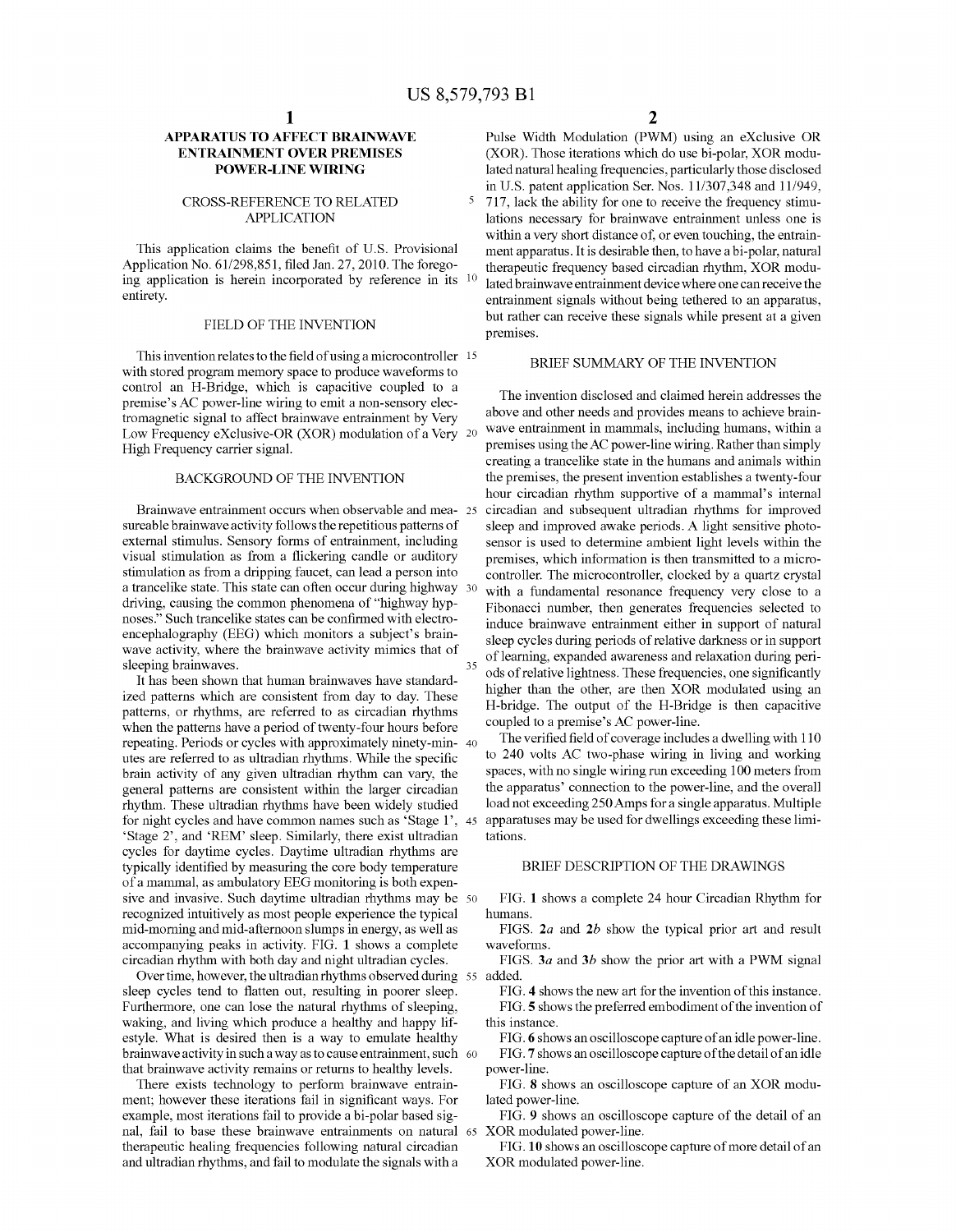35

FIG.11 shows software flowchart for the microcontroller's stored program.

# DETAILED DESCRIPTION

The invention of this instance is designed to induce brain wave entrainment following the twenty-four hour daily Cir cadian Rhythm as depicted in FIG.1. The Light 47 and Dark 46 and 46a legend at the top of the figure indicate the relative light and dark periods of the daily cycle, where non-nocturnal 10 mammals are awake during the light 47 periods and asleep during the dark 46 and 46a periods. Sleep Stages 41 and Awake Ranges of brainwave activity 42 are shown on the left side of the figure. These stages 41 and ranges 42 relate to relative brainwave frequencies in the range of 1 Hz to 55 Hz 15 as observed in EEG monitoring. An hourly scale 45 is depicted across the bottom of the figure starting at 22:00 hours (10 PM on the left and running for twenty-four hours ending at 22:00 hours the next day on the right. Period 41a shows the classical circadian rhythms of sleeping, which are 20 correctly termed ultradian rhythms of sleep. Period 42a shows the inventors observed daytime ultradian rhythms with their respective period names. 43 represents the brainwave ranges during sleep and 44 represents the brainwave activity when awake for non-nocturnal mammals.

The present invention induces brainwave entrainment by modulating a Very High Frequency (VHF) carrier signal that is injected over a premise's AC power-line wiring and XOR modulating it with a Very Low Frequency (VLF) square wave following the observed and plotted brainwave frequencies of 30 1 to 55 Hz depicted in FIG. 1. Additionally, the present invention may also use higher frequency harmonics in the range of 55 Hz to 5,000 Hz of the lower frequency brainwaves in order to extend the effective range of the emitted signals over the power-line.

Existing apparatuses and methods rely upon methods dif ferent than the present invention's to modulate a carrier wave over a premise's power-lines. In all cases where a carrier signal is modulated in the related art the modulated signal is logically AND'd with the higher frequency carrier signal. 40 FIGS. 2*a* and 3*a* represents the prevalent prior art of all such devices using what is commonly called in this field as a Power-Line Communication (PLC) interface. As shown in FIG. 2a typical PLC 220 consists of a line matching trans former 208 and non-polarized high voltage capacitors 211a 45 and  $211b$  to connect one side of the transformer 208 to the premise's AC power-line 209. The lower frequency modulat ing input 203 or 203a is logically AND'd with the VHF carrier signal input (202 or 202*a*) to cause current to flow from  $+V$ 200 through transistors 204 and 206 or MOSFETs 205 and 50 207. FIG. 2b shows the resultant waveforms created across load 208 of the line matching transformer, illustrating the logical AND function. FIG. 3a illustrates the same type of PLC320 being driven by a different transistor 304 and 306 or MOSFET 305 and 307 arrangement, and still using a logical 55 AND function as shown in the resulting waveforms in FIG. 3b.

Premises power-line specific carrier wave frequencies XOR modulated with lower frequencies make it possible to induce brainwave entrainment in all mammals within the 60 premises using the present invention as shown in FIGS. 4a, 4b and 5. The use of the high current capable MOSFET H-Bridge 413 (comprised of MOSFETs 404, 405, 406 and 407 shown within the dashed line) and correctly selected capacitances for line coupling capacitors 411*a* and 411*b* based upon the 65 carrier frequency allow the line matching transformer (not required in this invention) which is commonly used in PLCs

4

25 come the effective of inductive loading on the premise's to be removed. Inductor 412 is added to the ground connec tion of the H-Bridge to reduce transients occurring on the AC power-line 409. All four of the MOSFETs are protected with reverse bias diodes across their respective source and drain connections as shown in FIG. 4. The H-Bridge 413 is con nected to the +V DC power source 400 and through inductor 412 to ground potential 401. Input 402 is connects to the VHF PWM carrier signal 420 and input 403 connects to the VLF modulating signal 410. 408 represents the effective load across the bipolar output of H-Bridge 413. FIG. 4b shows the resultant unique wave forms produced using this XOR modu lation and H-Bridge line driving technique. 410 is the square wave modulating signal that feeds input 403 of H-Bridge 413. 410 is generally a 50% duty cycle square wave at the desired frequency intended to cause brainwave entrainment and is generally between 1 Hz and 5,000 Hz. While monitored brainwave frequencies tend not to exceed 50 Hz, this appara tus supports higher resonant multiples of the brainwave frequencies between 1 and 50 Hz to support a greater range of distance between the subject mammals and the emitting premises power-line wiring. 420 is the variable duty cycle PWM square wave carrier signal and is selected to be high enough in frequency, generally between 500 KHZ and 2.4 MHz, to over power-lines, and to support the capacitive coupling to the power-line. 430 is the resulting bipolar XOR modulated square wave observed across load 408.

The apparatus of the present invention is depicted sche matically in FIG. 5. AC Line 1 represents the connection between the apparatus and the premises power-line. This connection 1 provides both the source power for the appara tus' AC to DC power supply 2 and the connection point to apparatus' line coupling capacitors 3 and 4. Power Supply 2 provides a stepped-down and regulated direct current power source for the MOSFET H-Bridge 10 and for Voltage Regu lator 6 which is used to further reduce the direct current voltage to meet the operating requirements of Microcontroller 7. Inductor 5 connected between the negative output of Power Supply 2 and the apparatus' ground reduces the transients that may appear across AC Line 1 and reduces the affect of these transients on the entire apparatus. Line coupling capacitors 3 and 4 are non-polarized capacitors with a working voltage of at least two times the AC line 1 voltage. Pho tocell 12 provides ambient lighting information by changing the Voltage that appears on Analog to Digital Conversion (ADC) Input 13 through Bias Resistor 14. LED indicator 15 provides a simple operation indication. Fibonacci Number Quartz Crystal 11 provides the precision timing for operating Microcontroller 7. Microcontroller 7 has stored program capabilities along with the ability to produce a VHF PWM square wave signal 8 that is XOR'd with a lower frequency

modulation square wave signal 9.<br>Microcontroller 7 must be capable of generating a precision Very High Frequency carrier square wave generated as a duty cycle variable Pulse Width Modulation signal 8 in the range of 500 Kilohertz to at least 2.4 Megahertz, which is output to one input of the MOSFET H-Bridge 10 shared gates. The duty cycle must be variable to Support variations in the VHF carrier and line coupling capacitors to reduce the load across the H-Bridge output. Higher duty cycles also may be needed to extend the range of the emitted entrainment signals. Microcontroller 7 must also be capable of generating a precise very low frequency modulation signal 9 as a con stant 50% duty cycle square wave in the range of 1 Hertz to 5,000 Hertz, which is output to the other shared gated input of the MOSFET H-Bridge 10.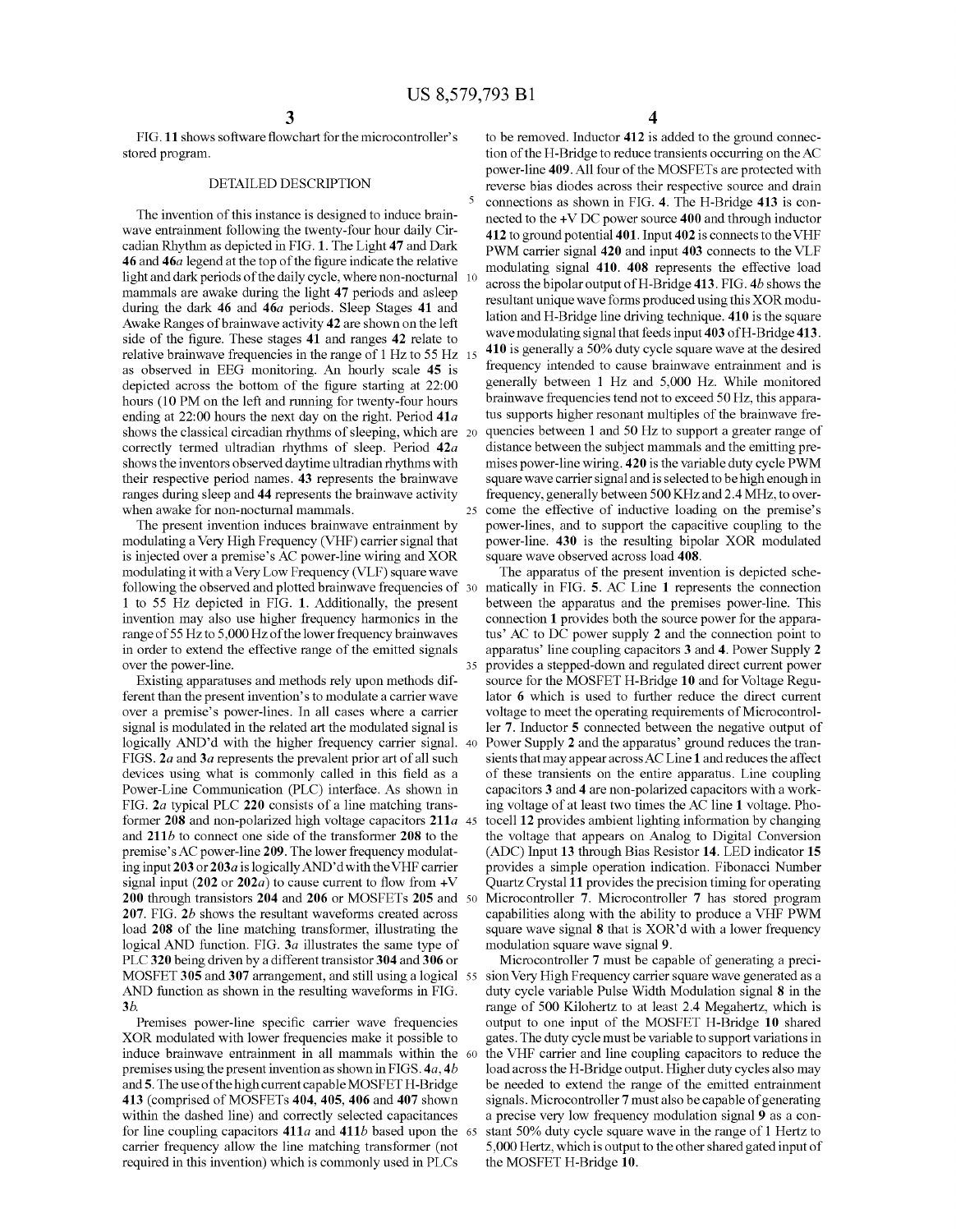The two outputs of the MOSFET H-Bridge line driver 10 are capacitive coupled to the AC Power-Line source 1 using a preferred value of 10,000 picofarads 1,000 Volt capacitors 3 and 4. The values of the line coupling capacitors 3 and 4 are selected to provide a large resistance to the 50 to 60 Hertz AC component frequency, while simultaneously presenting a low resistance to the 500 Kilohertz to 2.4 Megahertz carrier fre quency. Values for capacitors 3 and 4 may fall between 1,000 picofarads to 470,000 picofarads and should be rated for a working voltage of at least two times the AC line 1 voltage. The formula for determining the relative resistive impedance, or reactance of capacitors 3 and 4 is  $1/(2pi)F$ ) where F is Frequency in Hertz and C is Capacitance in Farads. Thus, for a capacitance of 10,000 picofarads the reactive impedance at  $2,000,000$  Hz is 7.958 ohms and at 60 Hz it is 265,258 ohms. 15 10

The preferred frequency of Fibonacci Crystal 11 used to provide the timing element for Microcontroller 7 is 24 Mega hertz as it within one percent (1%) of a Fibonacci Number and sufficiently high enough to provide the effective clocking frequency for Microcontroller 7 to enable it to generate the required VHF carrier PWM signal. The inventors have found that all apparatuses used to generate electrical signals designed to interact with living, organic systems should use only quartz crystals whose fundamental frequency is as close as practically possible with modern manufacturing tech 25 niques to a natural Fibonacci number, typically within one percent. 24 Megahertz is such a frequency, being less than one percent from 24,157,817 which is a Fibonacci number.

Power Supply 2 provides power to the apparatus by con verting the incoming 240VAC to 110VAC 50Hz to 60Hz line 30 power to a regulated DC voltage in the range of five to twentyfour volts and is capable of maintaining regulation within ten percent of the desired DC voltage at a minimum of 0.5 Amps of DC current.

Photocell 12 is connected to Microcontroller *I* using an 35 analog to digital converting (ADC) capable input 13 and is used to determine ambient light levels within the premises, such ambient light levels being used to affect the stored pro gram causing it to generate either daytime or nighttime ultra dian signals when the premises are respectively light or dark. 40 Bias Resistor 14 provides a positive voltage reference for ADC input 13.

In the preferred embodiment a 12 VDC switching type power supply 2 is used to step-down the 240VAC to 110VAC 50 Hz to 60 Hz alternating current source to 12 volts direct 45 current for the apparatus' power supply. The 12 VDC is used to power the high current capable MOSFET H-Bridge line driver 10 and is further reduced by a low dropout (LDO) power regulator 6 which provides a regulated 3.3 VDC to Microcontroller 7. Light Emitting Diode (LED) 15 is con-50 nected to an output port 17 on Microcontroller 7 capable of directly driving LED 15. A series resistor (not shown) may be used to reduce the current to LED 15 to prevent it from being damaged and to protect output port 17 from too much current being drained or sourced.

Injecting low frequencies over premises AC power-lines is problematic due to both the 60 Hertz (Hz, orcycles per second frequency) nature of alternating current (or 50 Hz in other areas of the world) and varying inductive and resistive loads present on the power-lines. Most AC line modulation 60 schemes have been adopted for either carrying audio (as in power-line intercom or telephone extensions) or data (as in HPNA or X10) from a transmitting source to a receiving station, or even a transceiver application. While the apparatus and methods presented in this invention may be applied to 65 these applications, the primary application of the present invention is to cause brainwave entrainment in mammals

6

within homes and other buildings. It is critical whenever imposing a carrier wave on a premise's AC power-line wiring that Such injected signals do not interfere with the operation of equipment or appliances connected to the same AC power line. FIG. 6 is an oscilloscope capture of a typical US 120 VAC 60Hz power-line sine wave 60 without the apparatus of the present invention attached to the line. FIG. 7 is a detailed 2 microsecond portion 70 of the same power-line as shown in FIG. 6, again without the present invention attached to the line. These two FIGS. 6 and 7, establish the baseline images of a typical premise's AC power-line waveforms.

FIG. 8 shows the same premise's AC power-line waveform 80 with the apparatus of the present invention attached to the power-line and actively producing a 2,000,000 Hz carrier signal that is XOR modulated with a 440 Hz square wave.<br>There is no noticeable disruption of the baseline AC powerline waveform 60 as seen in 80. Subsequent monitoring and testing of typical appliances and AC powered devices in the premises, including digital televisions, analog televisions, desktop and laptop personal computers, ranges, refrigerators, air conditioners and the like showed no observable or mea surable affects to these by the present invention being actively connected to the power-line.

FIG. 9 details a 2 microsecond portion 90 of the same power-line waveform with the apparatus of the present inven tion actively connected to the power-line. Modulation of the power-line can be seen within this segment 90 in the range of about twelve volts. FIG. 10 is the same 2 microsecond detailed segment 90 of the power-line waveform with the voltage per division of the oscilloscope reduced from 50 volts to 5 volts. Definite modulation of the AC power-line 100 can be seen in the range of twelve volts. This range of modulation will vary based upon loading of the AC power-line.

As further evidence of the modulation, the carrier fre quency was reduced from 2,000,000 Hz to 1,500,000 Hz which is in the receiving range of Amplitude Modulated (AM) radio receivers. The apparatus of the present invention was connected to the power-line wiring and activated with a 440 Hz XOR modulated square wave and an AM radio was tuned to 1,500,000Hz and the AM radio audibly demodulated the 440 Hz square wave as heard over its speaker. The AM radio was then used to validate the existence of the modulated carrier waver throughout the premises. Similar AM radio receivers were subsequently used to validate the effective range of the apparatus both inside and outside the premises, and it was discovered the effective radio frequency range of the apparatus was limited to the premises itself and a 2 meter perimeter outside the physical premises. No indication was found of any back-feeding of the signal into neighboring premises.

quarters. Persons in the home used an ambulatory EEG sleep<br>55 monitoring system to record their sleep patterns and these As evidence of the achievement of brainwave entrainment, the apparatus of the present invention was installed in a home on its AC power-line wiring in an area away from the sleeping quarters. Persons in the home used an ambulatory EEG sleep were compared to the timing and signals produced by the present invention and it was found that the recorded brain wave signals followed the apparatus' generated XOR modulated nighttime signals. Subsequent sleep monitoring without the present invention active showed irregular sleep patterns, confirming the present invention did induce brainwave entrainment.

FIG. 11 is the software flowchart for the stored program in Microcontroller 7. The software starts at step 20 and upon initialization 21 the firmware verifies the hardware is operational by validating internal and external signals and then measures the ambient light levels at 22 on ADC input 13. If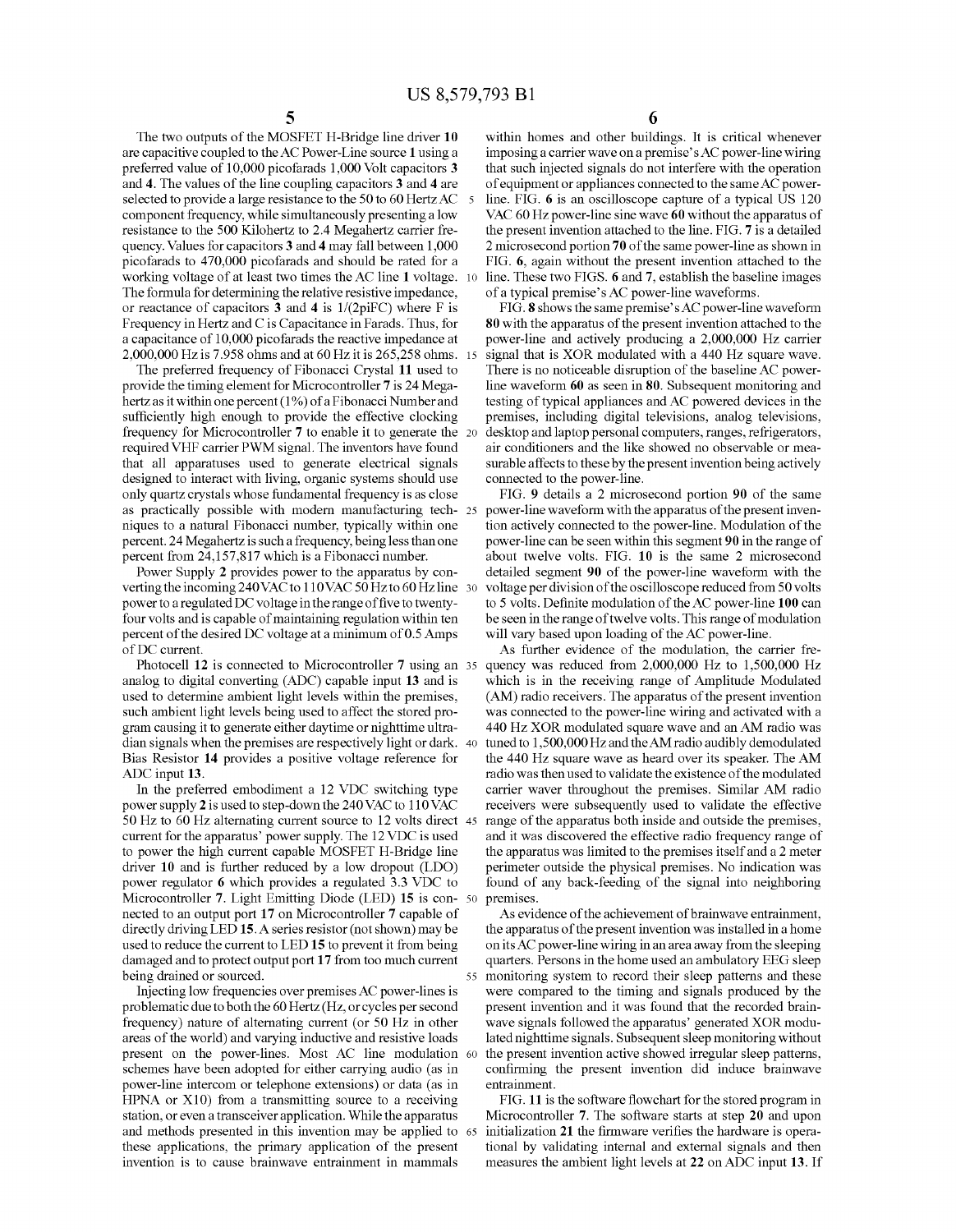15

ADC input 13 is within the daytime light levels control passes to step 23 and the daytime program steps are loaded. If the ADC input 13 is within nighttime light levels control passes to step 24 and the nighttime program steps are loaded. Both steps 23 and 24 pass control to step 25 where a programmatic step duration timer is started. Control passes to step 26 and the PWM Carrier signal is turned on at the normal duty cycle. Duty cycles of the PWM will change based upon the state of the lower frequency modulation signal to maintain a consis tent 'On' time for the H-Bridge if a duty cycle other than 50% is used. Selection of the duty cycle is tied to the selection of the line coupling capacitor values and driving capabilities of the specific H-Bridge. A longer duty cycle requires a higher driving capability and a lower capacitance to avoid damaging the H-Bridge or creating unwanted signals on the AC power line. 10

At step 27 a second timer is started based upon the fre quency of modulated lower frequency and the modulated lower frequency is set to a logical one (1). Control is passed to 20 step 28 and the processor waits for an interrupt. At step 29 the processor determines which interrupts occurred. If the step timer completed, which is typically in the range of  $1$  to  $5$ minutes control is passed to step 34. If the VLF modulation frequency timer expired control is passed to step 30. At step 25 30 the VLF modulated frequency timer the interrupt is reset and the VLF output is toggled from either a 1 to 0 or a zero to a 1, depending upon its current state. Step 31 determines the new state of the VLF output and If the VLF output is now a 0 control is passed to step 33 and the duty cycle of the PWM  $_{30}$ output is inverted. If the VLF output is now a 1 control is passed to step 32 and the PWM duty cycle is retuned to its normal value. Both steps 32 and 33 resume operation waiting for an interrupt at step 28.

If step 29 determined the interrupt is the step timer, the  $35<sup>o</sup>$ software passes control to step 34 and the processor determines if this step is completed. If not then the step timer is reset and control is passed to step 28 to wait for another interrupt. If the step is done control passes to step 35 and the ADC input level is checked to see if there was a change in ambient light levels from the previous check. If there was a change the software restarts by going to Start at step 20 to confirm the light change and load the appropriate daytime or nighttime program. If there was no change the control is passed to step 36 and the software checks if this is the last frequency, or step, for this program. If it is the last step then the software returns to the start 20. If it is not the last step then control is passed to step 38 to load the next step then step 39 sets its timer and the program resumes waiting on an interrupt at step 28. 50

| Definition List 1 |                                        |  |  |  |
|-------------------|----------------------------------------|--|--|--|
| Term              | Definition                             |  |  |  |
| AC                | Alternating Current                    |  |  |  |
| ADC.              | Analog to Digital Converter            |  |  |  |
| AM                | Amplitude Modulated                    |  |  |  |
| DС                | Direct Current                         |  |  |  |
| EEG               | Electroencephalography                 |  |  |  |
| <b>HPNA</b>       | Home Power-line Network Access         |  |  |  |
| Hz.               | Hertz—Cycles Per Second                |  |  |  |
| LED               | Light Emitting Diode                   |  |  |  |
| <b>MOSFET</b>     | Metal Oxide Substrate Field Effect     |  |  |  |
|                   | Transistor                             |  |  |  |
| PLC               | Power-line Communication               |  |  |  |
| PWM               | Pulse Width Modulation                 |  |  |  |
| VHF               | Very High Frequency (above 100,000 Hz) |  |  |  |

|  | I        |  |  |
|--|----------|--|--|
|  |          |  |  |
|  | ۰.<br>۰, |  |  |

| -continued |
|------------|
|------------|

| .                 |                                                                       |  |  |  |
|-------------------|-----------------------------------------------------------------------|--|--|--|
| Definition List 1 |                                                                       |  |  |  |
| Term              | Definition                                                            |  |  |  |
| VLF<br><b>XOR</b> | Very Low Frequency (below 10,000 Hz)<br>eXclusive OR logical function |  |  |  |

What is claimed is:

1. An apparatus for entraining brainwaves in mammals, comprising:

a microcontroller,

a quartz crystal for clocking the microcontroller,

- a storage device storing one or more programs, said pro grams being timed frequency sequences corresponding at least in part to an ultradian brainwave activity pattern of mammals; and
- the storage device further storing instructions for control ling the microcontroller to perform steps comprising:
	- producing a first square wave signal having a first fre quency based at least in part upon the quartz crystal and an ultradian brainwave activity pattern of mam-<br>mals in said one or more stored programs;
	- producing a second square wave signal having a second frequency based at least in part upon said one or more stored programs and the quartz crystal wherein the second square wave signal's frequency is greater than the first square wave signal's frequency;
- producing a mixed bi-polar square wave signal by mixing the first square wave signal and the second square wave signal through an H-bridge acting as an eXclusive OR (XOR) to modulate the first and second square wave signals:
- injecting the mixed bi-polar square wave signal on to a premises' power-line.

40 a fundamental resonance frequency which is less than 1% 2. The apparatus of claim 1, wherein the quartz crystal has from a Fibonacci number in the range of 75,000 Hz to 102, 000,000 Hz.

45 and nighttime ultradian brainwave activity patterns for mam 3. The apparatus of claim 1, wherein said one or more stored programs contain tables for generation of both daytime mals.

4. The apparatus of claim 1, wherein the microcontroller utilizes a photo-sensor to measure ambient light levels in the premises to select a program from the one or more stored programs to produce either daytime or nighttime ultradian brainwave activity pattern signals.

5. The apparatus of claim 1, wherein a premises power-line is capacitively coupled to the mixed bipolar square wave signal using non-polarized capacitors rated at least two times the RMS voltage of the premises power-line and between 1,000 and 470,000 picofarads.

6. The apparatus of claim 1, where the second frequency is in the range of 500,000 Hz to 2,400,000 Hz.

7. The apparatus of claim 1, where the first frequency is in the range of 1 Hz to 500,000 Hz.

8. An apparatus for entraining brainwaves in mammals, comprising:

a microcontroller,

55

60

65 a means for clocking the microcontroller at a frequency within 1% of a Fibonacci number in the range of 75,000 HZ to 102,000,000 Hz: